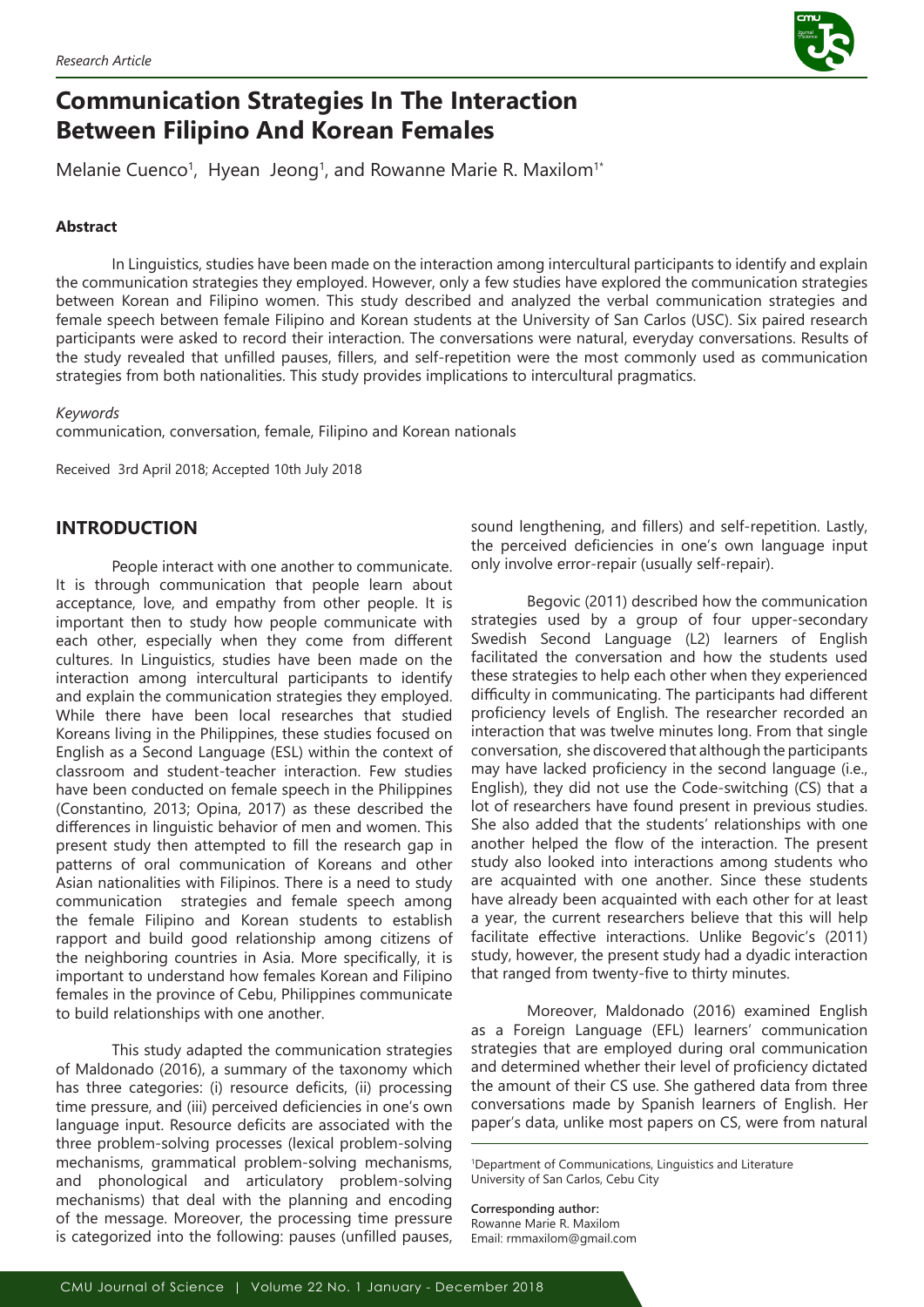conversations instead of classroom interaction. The study's results indicated that Beginner Level learners mostly used 'avoidance' and 'transfer' type of strategies, which the researcher said showed not only their less proficient use of the L2 but also showed their reliance on their L1. Contrary to this result, the Intermediate Level learners were able to show how their broader linguistic repertoire made them capable of correcting and evaluating their L2 output.

Like Maldonado (2016), the present study used the same framework to identify the strategies used by the Filipino and Korean participants. The gathered data were from interactions without prescribed topics. But unlike this study, the present study did not focus on the exact proficiency level of the participants. The present researchers expected that the Filipino and Korean participants are fluent enough in English due to their respective ways of exposure to the language.

The present researchers used the characteristics identified by Layoff as cited in Holmes, 2008): (1) lexical hedges or fillers, which are used to express uncertainty; (2) tag questions, a short question that follows a sentence; (3) rising intonation on declaratives, which are used to seek confirmation; (4) empty adjectives, adjectives that sound nice but do not add meaning to a sentence; (5) precise color terms, to use specific terms to refer to different color shades; (6) intensifiers, which emphasize a particular utterance (7) hypercorrect grammar, the consistent use of standard verb forms; (8) super polite forms, which include indirect requests and euphemisms; (9) avoidance of strong swear words, where alternative, more gentle cuss words are used instead of vulgar words; and (10) emphatic stress, where a word is stressed to show its importance.

Furthermore, Noreen and Zubair (2012) followed an anti-existentialist approach in their paper to study the construction of femininity so that they could examine instances of gender performance by young Pakistani women in natural conversations. The participants were close friends belonging to single-sex friend groups, and their conversations were recorded by a member of each group. The purpose of this paper was to explore what types of femininities the participants used in linguistic speech such as tag questions, hedges, intensifiers, and the like.

Also, the researchers claimed that female speech shows hesitancy, uncertainty, and insecurity (Noreen and Zubair, 2012). Results showed that the use of tags, hedges, intensifiers, and the like did not indicate a female's weakness or insecurity, contrary to the assertions of previous researchers. The current study is rather similar to Noreen and Zubair's (2012) paper about single-sex participants and the aims of the study. However, the current study consisted of female participants that are schoolmates rather than close friends.

This study attempted to describe and analyze the interaction between female Filipino and Korean students from the School of Arts and Sciences of the University of San Carlos located in Cebu City. Specifically, this study also sought to answer which communication strategies were most common in the students' interaction and which

characteristics of female speech were present in their speech.

# **METHODOLOGY**

Twelve School of Arts and Sciences students (composed of six Filipinos and six Koreans) from the University of San Carlos – Technological Center were this study's participants. The University of San Carlos is considered the top 5 university in the Philippines (University, 2018). It is located in Cebu City, the Queen City of the South. The researchers picked the students using a combination of quota and purposive sampling procedures. First, the participants were grouped according to nationality. After, the students were paired but had to fit into the following criteria: 1) are female, 2) belong to the same year level, 3) must be students currently enrolled in any course from the University of San Carlos – Technological Center, and 4) must be acquaintances. A total of six pairs participated in the study. The pairs of participants have known each other for at least one year in the said university.

Moreover, the six recorded conversations served as the study's research data. The interaction between female students was based on natural, everyday conversations as pointed out by Maldonado (2016). There were no prescribed topics to capture the naturalness of their interaction and avoid inhibition. Each interaction was used to describe and analyze the communication strategies and female speech found in the participants' speech. In this study, interaction is used to refer to the female speech of women who are talking to each other from two different cultures.

The researchers sent twelve students letters requesting them to participate in the study. They recorded their own conversations, which ranged from 25 to 30 minutes, and were asked to send the recordings via email. After receiving the recorded interactions, the researchers transcribed the last 20 minutes of each using Gail Jefferson's transcript notation. Coding sheets were used to determine which communication strategies as reported in Maldonado (2016) and characteristics of female speech found in Lakoff (as cited in Holmes, 2008) were most prominent among the participants. The results were tallied and ranked using tables.

The tables presented two columns that separated the Korean participants' collective use of communication strategies and female speech characteristics from the Filipinos' results. Another column showed the frequency among all the participants. An inter-rater checked ten percent of the data to ensure that the researchers were capable of discerning what constitutes as a communication strategy and a characteristic of female speech.

# **RESULTS AND DISCUSSION**

This section presents the communication strategies linguistic features of female speech evident in the conversations of female Korean and Filipino students.

Table 1 reveals that among the five types of communication strategies under the problem-solving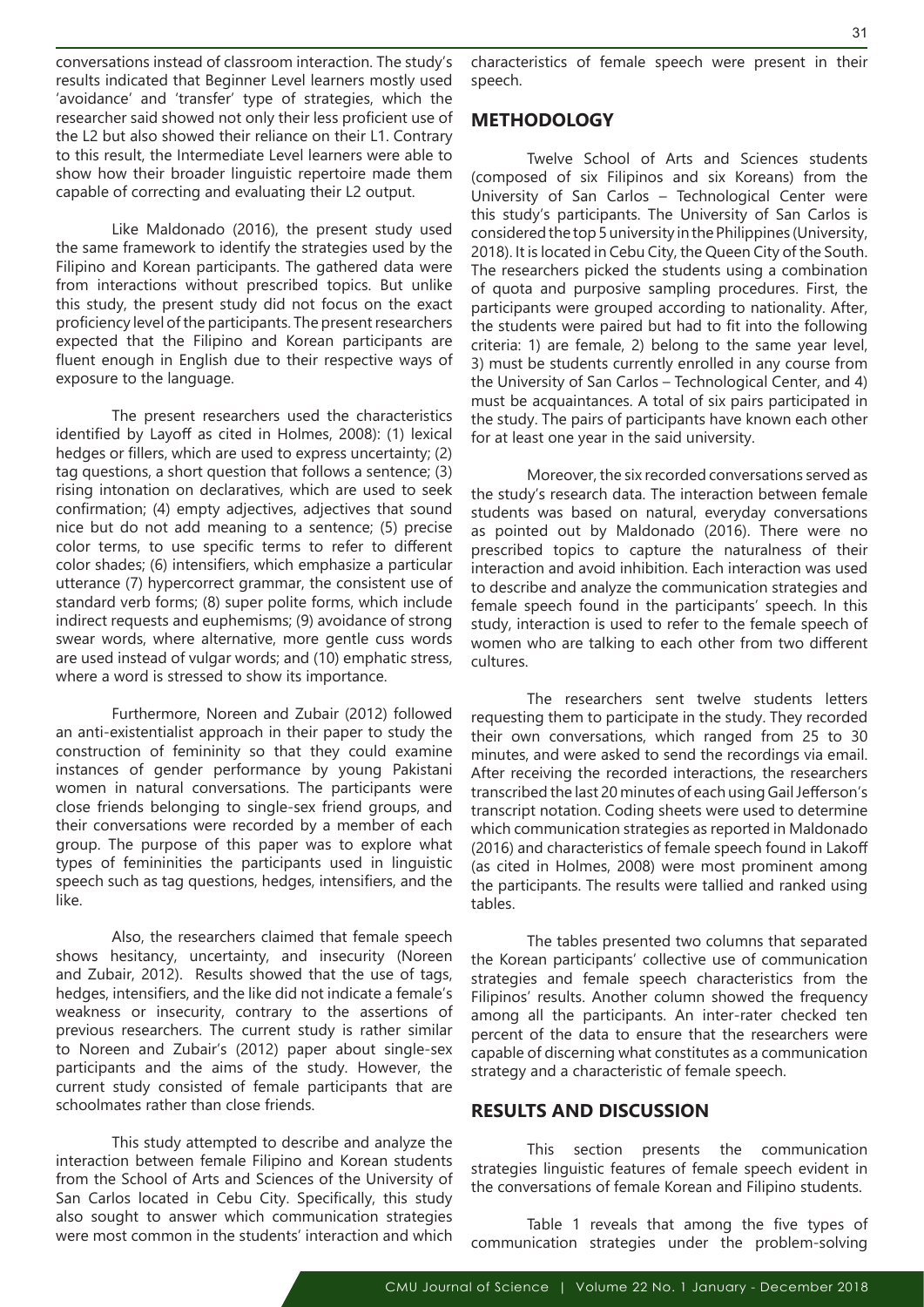# Table 1

32

*Types of Communication Strategies under the Problem-solving Mechanisms (PSM) Related to L2 Resource Deficit*

| PSM Related to L2 Resource Deficit |     | Filipino | Korean |       |
|------------------------------------|-----|----------|--------|-------|
|                                    |     | %        | $\%$   |       |
| Message abandonment                | 10  | 8.93     | 10     | 8.77  |
| Code-switching                     | 91  | 81.25    | 92     | 80.70 |
| Foreignizing                       | 0   | 0        | 3      | 2.63  |
| Direct appeal for help             | 10  | 8.93     | 8      | 7.02  |
| Circumlocution                     |     | 0.89     |        | 0.88  |
| Total                              | 112 | 100      |        | 100   |

mechanism (PSM) related to L2 (second language) resource deficit, code-switching is the most commonly used in the conversation with 81.25% by Filipinos and 80.70%

## **Types of Communication Strategies**

by Koreans. The prevalence of code-switching could be attributed to the interlocutor's ability to speak more than one language, that is, multilinguals. In this manner, the Filipino and Korean female students naturally switch from one language to the other, especially if the term (e.g.) "sisig" does not have a corresponding word in the Korean language. Thus, code-switching could be attributed to culture since, in the Philippines, the food named "sisig" is only available and famous. This result contradicts the study of Begovic (2011) on the absence of code-switching (CS) on the interactions between the participants of the study. The data then exemplified nonce borrowing as one of the types of code-switching which is usually used when there is no equivalent term in another language.

This is followed by message abandonment with 8.93% of Filipinos and 8.77% by Koreans and direct appeal for help with 8.93% by Filipinos and 7.02% by Koreans.

Extract 1.1: Code-switching

S1 L216 (F): How about sisig? S2 L217 (K): Yeah. Sisig or Spaghetti o::r the beef [(there) really (nice)-

Extract 1.1 unveiled that the participants codeswitched when using a term that cannot be equated to any words in the L2. "Sisig" is a type of Filipino dish that can be commonly found in restaurants and canteens in the Philippines. If they literally translated the word into English, the food would not sound so appetizing, as "*sisig*" is made from a pig's head and liver.

Extract 1.2: Code-switching

S2 L66 (K): But- (.) but it's when I was young, that is usually we weared (.) uh, still- I mean S1 L67 (F): You wear? S2 L68: Uh! I wear (.) and then in my age was wear

In extract 1.2, the Korean speaker responded unconsciously by speaking Korean expression like Uh! which mean 'Yes' in English. Begovic (2011) stated that a speaker may use code-switching when there is no linguistic equivalent to the words in English or when the word would not have the same meaning as the first language. Most of the code-switching done by the participants was done due to this scenario although there were some exceptions as seen by the use of both Filipino and Korean expressions. Hence,the present researchers believe that the codeswitching of the participants may have been done because the words they used while code-switching are norms in their culture, and not because they lacked vocabulary in their second language.

Extract 2: Message Abandonment

S1 L193 (K): An::d, Malaysia? S2 L194 (F): Oh, wow! S1 L195: I really love- I- (.) actually it's my second visit in Vietnam because(.) our family really loves (.) the food there. S2 L196: What is it like there? Like (.) is it different from here or-S1 L197: Yeah, it's- it's different but-

S2 L198: Really?

This extract shows that S1(Korean) probably abandoned what she was saying because she found it hard to communicate what it was she wanted to say exactly. She possibly experienced some difficulty, as seen in Line 195 when she seemed to want to repeat the statement I really love but instead paused for a moment and talked about something else entirely. As a result of her small difficulty in the L2, she decided to speak about Vietnam, another country she had visited, instead.

This result could be attributed to the language barrier and the speaker's inability to express the appropriate word that her interactant can easily understand. Lindblad (2011) claimed that speakers abandon their message due to language difficulty. This seemed to be the case, where the speakers initially tried to talk about something, then taking a moment to hesitate for a few seconds before shifting their interaction towards new topics.

Extract 3: Direct Appeal for Help

S1 L261 (F): Um. She will participate that's why, ah- among those uh?

- S2 L262 (K): ((laugh))
- S1 L263: What you call in Divergent? The factionless? [factionless]
- S2 L264: [((laugh))] Yes.
- S1 L265: So I told her, Ah::h, we lack one member (.) so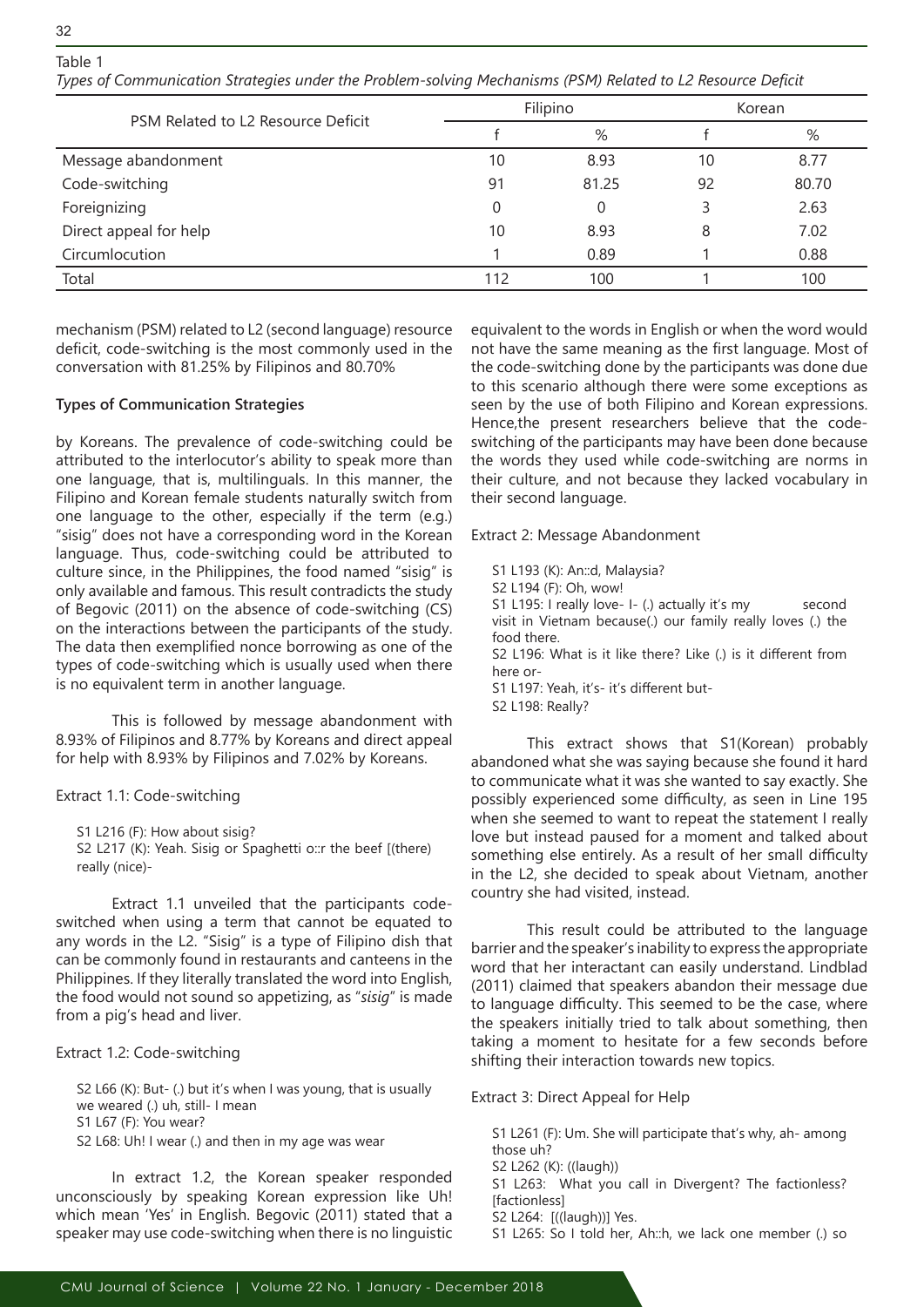In extract 3, the Filipino speaker took some time to recall the term. When she remembered it, she was still unsure whether she had used the correct term, as her voice rose at the end of what she was saying; so, her interlocutor confirmed that she did have the right word. The usage of hesitation phenomena or explicit statements signifies problems in producing language. This indicates that the participants had some difficulty recalling specific L2 words, such as factionless, life vest, and consultation. This also demonstrates the lack of fluency and ability to express one's ideas in interacting with someone from a different linguistic background. However, it should be noted that in all cases where the participants used this communication strategy, they managed to retrieve the missing word on their own. This shows that the speakers needed more time to process the right word to say. This situation could be attributed to pragmatic competence and interculturality as argued by Kecskes (2015). Hence, exposure to speakers with different cultural background and fluency need to be enhanced.

Extract 4: Direct Appeal for Help

S1 L193 (F): Ah, you know the Santo Niño right? the statue:: like it seems to smile at you? S2 L194 (K): Yes.

In extract 4, the Filipino speaker wanted to explain the Santo Niño, a holy figure for Filipino Catholics of the child Jesus, to her Korean interlocutor. She briefly described the Santo Niño's appearance by noting the way the figure smiles. In the Philippines, especially in Cebu, Santo Niño is very symbolic since it symbolizes Christianity, the dominant religion in the Philippines. The Filipino female speaker used the nonverbal expression of the image to accommodate her interlocutor who might not be familiar with the image unless she has the chance to visit the Basilica del Sto. Niño.

### Extract 5: Foreignizing

S1 L295 (K): And also, you know, (.) I wanna go there. Cha-Checo? (.) I don't know in English. (.) In Korea we call that Checo S2 L296 (F): Checo? (.) What's the spelling?

S1 L297: Praha!

- S2 L298: Praha? (.) I don't- I'm not [really familiar. S1 L299: IC z e
- S2 L300: Ay, ah! (.) Czech? Is it (.) Czech Republic?

S1 L301: Yeah, yeah. I think that one. (.) Yeah, it's really beautiful. [So I-

Only one pair out of the six used foreignizing. In this extract, the Korean speaker did not know the English term of 'Czech,' so she pronounced Checo phonologically in English. Additionally, she pronounced Praha which means Prague phonologically in English because she thought it is already an English term of Prague. Foreignizing can be indicated by using an L1 (first-language) or L3 (other language) word by adjusting it to L2 phonology with an L2 pronunciation or morphology when a learner does not know the specific term of L2. The researchers found that the Korean speaker used this communication strategy because she did not know the English term Czech, so she said Checo, the term Koreans use (Konglish), with an L2 pronunciation. In this manner, Interlanguage occurs when the Korean speaker tends to use the available phoneme in his first language in producing the phonemes in other languages. There is probably a negative transfer as well.

In sum, most of the communication strategies under the problem-solving mechanism related to L2 resource deficit did not frequently occur in the six conversations. This could be because the participants rarely encountered difficulties in L2 production.

They experienced some difficulties only because they seemed to need more time to think about the exact words to say. In the few times they encountered difficulties in the L2 not related to lack of time, they were able to correct themselves or were able to convey meaning successfully. Code-switching, although noticeable, was used not due to L2 resource deficit. Rather, the participants code-switched for other reasons, such as a word not having the same effect when translated.

Table 2 reveals that among the four types of communication strategies under the PSM related to processing time pressure, the unfilled pause is the most commonly used in the conversations with 57.98% by Filipinos and 54.47% by Koreans. Unfilled pauses occurred the most because the participants would often be silent for a few seconds while thinking about what to say next.

Extract 6: Unfilled Pause

S2 L69 (F): Red patch (.) and then (.) three or four days the blisters will become, ano S1 L70 (K): A::w and it (.) might kill some one? Might-

### Table 2

*Types of Communication Strategies under the Problem-solving Mechanisms (PSM) Related to Processing Time Pressure* 

|                 |                                            |      | Filipino | Korean |       |  |
|-----------------|--------------------------------------------|------|----------|--------|-------|--|
|                 | PSM Related to L2 Processing Time Pressure |      | %        |        | %     |  |
| Pauses          |                                            |      |          |        |       |  |
|                 | Unfilled pauses                            | 745  | 57.98    | 500    | 54.47 |  |
|                 | Sound lengthening (drawling)               | 96   | 7.47     | 100    | 10.89 |  |
|                 | Fillers (lexicalized pauses)               | 296  | 7.47     | 211    | 22.98 |  |
| Self-repetition |                                            | 148  | 11.52    | 107    | 11.63 |  |
| <b>TOTAL</b>    |                                            | 1285 | 100      | 918    | 100   |  |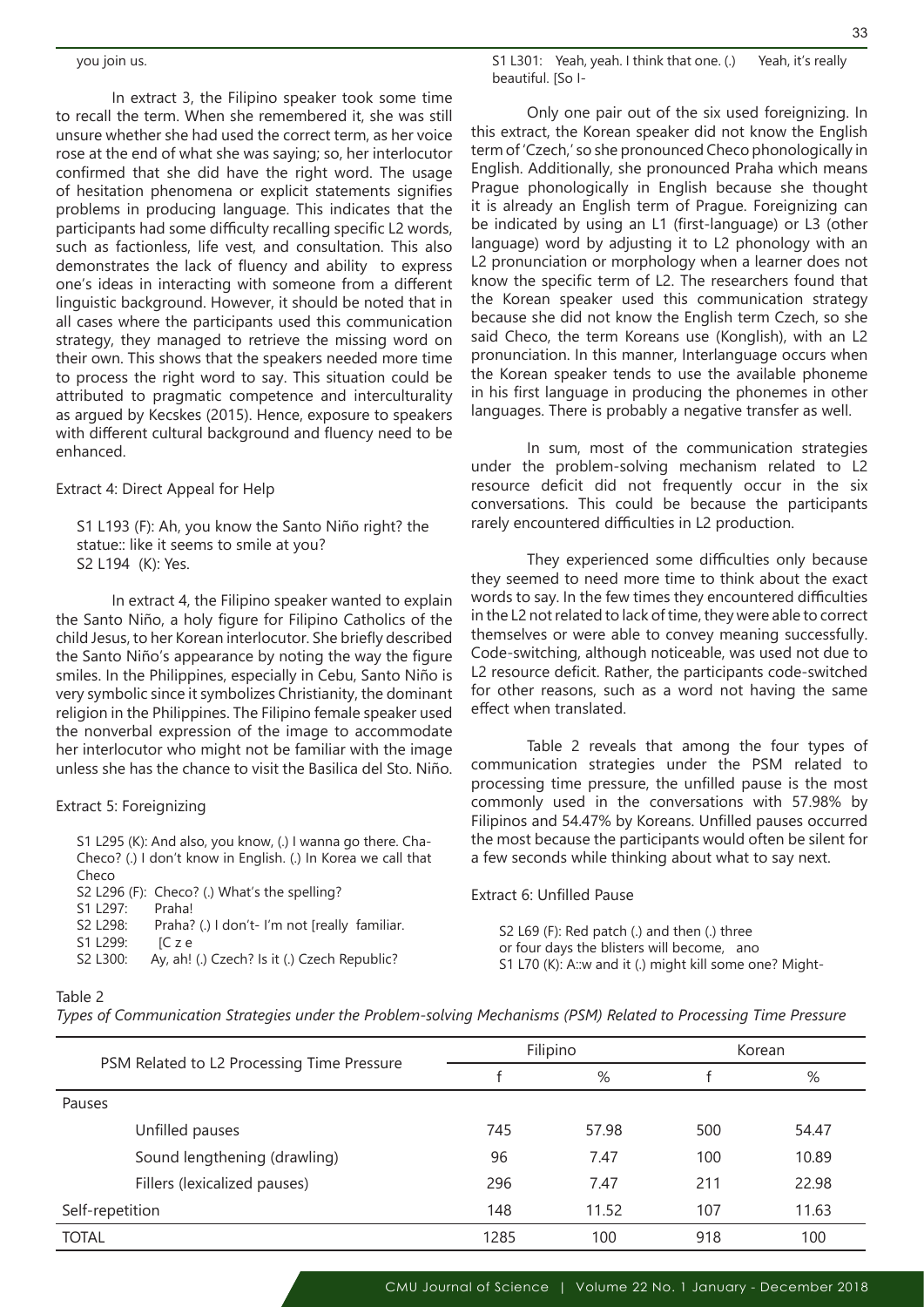S2 L71: Ye:::s, (.) rare S2 L72: I heard because (.) someone be came (.) dangered?

In extract 6, both participants used unfilled pauses. The Filipino speaker paused twice while recalling what happened to her body after she got chicken pox. Now for the Korean speaker, she used unfilled pauses because she was probably thinking about the right term to use. She did not seem to be sure that she was using the right word. According to Maldonado (2016), unfilled pauses and repetition are used by a speaker who is not very fluent in English like IELTS students ranging from level 1 (lower level) to level 3 (Non-user to the Extremely limited user) - those who have non-ability to communicate in L2. The findings of the current research, however, did not support the claim of Maldonado (2016). Despite unfilled pauses being the most prevalent out of all communication strategies in this study, this does not mean that the participants are not fluent in English. Rather, the presence of unfilled pauses may indicate that what the real issue for the participants was processing time.

Additionally, Lindbald (2011) stated that unfilled pauses are more common than filled pauses in the case of this study, this statement is true. After all, the interactions were spontaneous, so it is expected that the participants would have spent some time being silent while thinking about what to say next. The data of this study on pauses also support the study of Magno and Maxilom (2017) as manifested in the female Japanese learners' data.

#### Extract 7: Filled Pauses

S1 L106 (K): Huh! (.) Oh my God! (.) You look youn::ger very younger 22 or 3, right? S2 L107 (F): Really? S1 L108: Yeah S2 L109: Because most- most people really ano, (.) really (.) see me as (.)22 or 23.

In extract 7, the Filipino participant used a filler 'ano' which is in Bisaya, her first language, to gain time in finishing her utterance. In the sample transcripts, the participants used fillers to keep the conversation going while they thought about what to say next. Maldonado (2016) mentioned that speakers make use of fillers to keep the interlocutor's focus on them. Therefore, the use of fillers by the participants in the conversations may stem not just as a need to stall for time to think, but also to continue the flow of conversation. Furthermore, this study supports Opina's (2017) claim that fillers fill in the silences or gaps in interactions. These suggest why fillers were noticeable in each interaction.

#### Extract 8: Sound Lengthening

S2 L43 (F): Ah, okay. So, she just discussing (.) requirements. S1 L44 (K): Yeah, I'm like- (.) you said it's like one semester only S2 L45: Yeah, we also have ((inaudible)) for the:: um, questionnaire, for the:::

S1 L46: [Experiment-S2 L47: [Training- No. Training and development (.) assessment? (.) TNA?

Extract 8 shows that in Line 45, the Filipino participant lengthened the sound of the twice because she was trying to remember more of the class requirements. Of course, it takes some time to remember what the exact requirements were, hence the need for the Filipino participant to drawl some words. Clearly, both samples illustrate that the participants were unsure about what to say next, which is why they resorted to lengthening the sound of some of their words. This finding implies that the participant did sound lengthening as they recalled the exact requirements of a class or memories of an event. Events that happened weeks or even days back cannot be recalled immediately. Hence, the participants needed time to remember items that were not deeply embedded in their minds.

#### Extract 9: Repetition

S1 L111 (F): =Ah:::h, was I saying in person? [or] (.) this is  $(in-)$  of her.= S2 L112 (K): [umm]=Mm::m (.) But you- you- she like (.) try to reconcile (.) you- you will (.) uh::h, you will say yes? S1 L113: I cannot.

In extract 9, the Korean participant repeated a few words, both you but at different times, twice. Maldonado (2016) stated that the use of self-repetition gives a speaker time to think about what to say next.

Additionally, the types of communication strategies under problem-solving mechanisms related to processing-time pressure occurred more frequently than the communication strategies under L2 resource deficit and own-output problems. This is because a need for more time to think was what the participants needed most to have successful verbal interactions. Because interactions are spontaneous, often people will be unable to say exactly what is on their minds. Thus, they require time to process not just what was said, but also what to say next.

Table 3 reveals that the error-repair was used in the

Table 3

|  |  |  |  |  |  |  |  |  |  | Types of Communication strategies under the Problem-solving Mechanisms (PSM) Related to Own-output Problems |  |
|--|--|--|--|--|--|--|--|--|--|-------------------------------------------------------------------------------------------------------------|--|
|--|--|--|--|--|--|--|--|--|--|-------------------------------------------------------------------------------------------------------------|--|

|                                    |    | Filipino | Korean |     |  |
|------------------------------------|----|----------|--------|-----|--|
| PSM related to own-output problems |    | %        |        | %   |  |
| Error-repair                       | 71 | 100      | 49     | 100 |  |
| Total                              | 71 | 100      | 49     | 100 |  |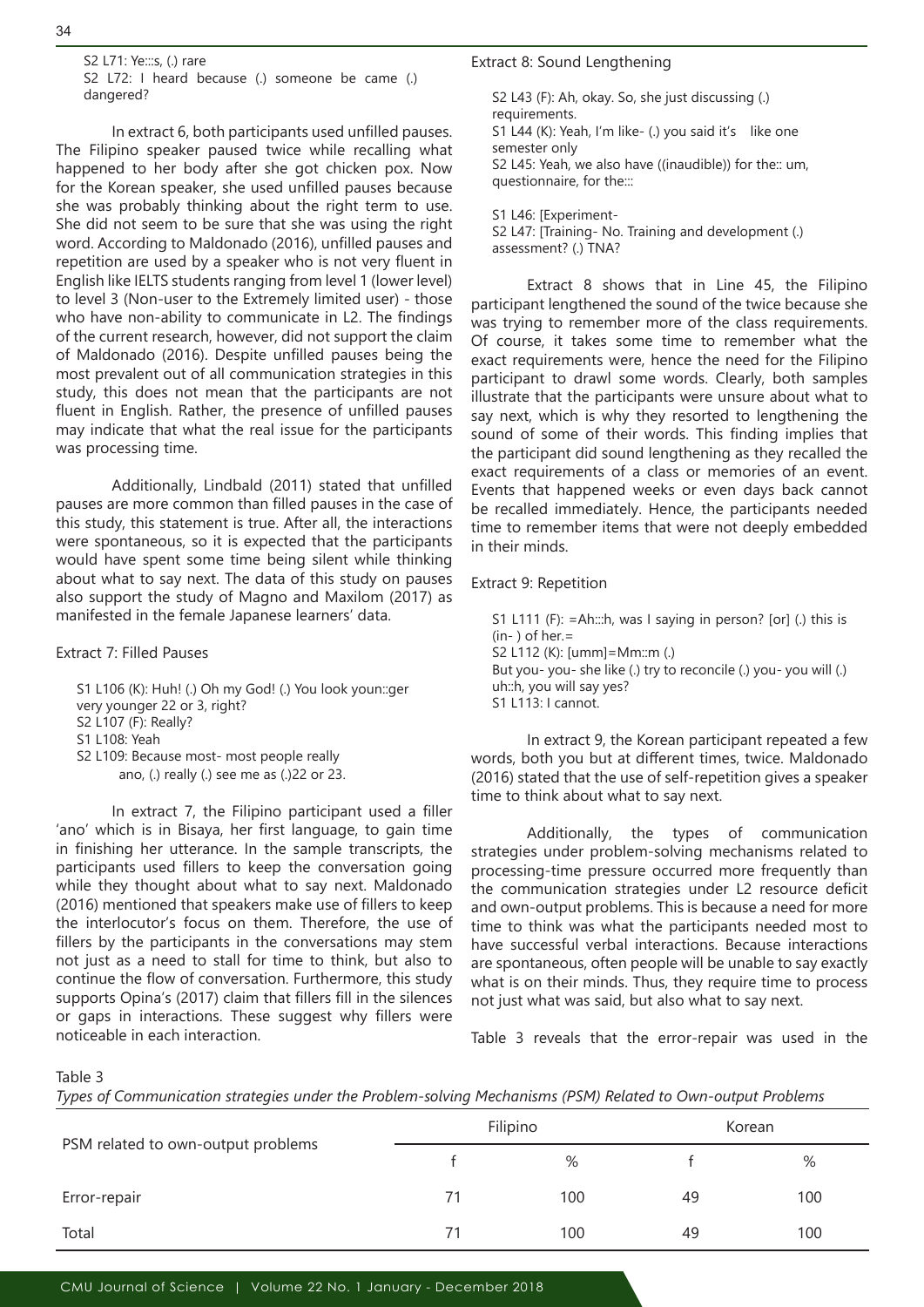conversations with a frequency of 71 for the Filipinos and 49 for the Koreans.

Extract 10: Error Repair

S2 L166 (F): And, because of my roommate (.) I got the chick-[I- I had chickenpox. S1 L167 (K): [chickenpox?

S2 L168: (F) Because of my room mate. S1 L169: (K) Because you live together and there's no choice. S2 L170: (F) I have-, Yeah! And there's no choice. S1 L171: (K) ((laugh))

S2 L172: (F) I cannot let him- (.) I cannot let [her go out.

The extract above indicated the participants' need to correct the errors they made. The Filipino speaker misused her roommate's pronoun. Therefore she quickly repaired her own utterance and changed the roommate's pronoun from him to her. The use of him instead of her in the pronoun can be attributed to the influence of the Filipino female speaker's first language, Cebuano, which only has a single pronoun (i.e., niya) that refers to either male or female. Maldonado (2016) reported that speakers use error-repair when they want to correct errors that may affect the outcome of the communication. Thus, it can be said that the participants cared enough to make themselves more understandable for the benefit of the interlocutor, especially when the interlocutor has a different cultural background. They establish a common ground that both of them understand each other.

To sum up, while every pair encountered some difficulties in articulating their thoughts, these difficulties did not hinder them from successfully conveying their messages. Hence, this result affirms Maldonado's (2016) claim.

### **Characteristics of Female Speech**

Table 4 reveals that among the ten characteristics

of female speech, intensifiers are the most commonly used in the conversations with 50.06%. This result confirmed the participants in Noreen and Zubair's (2012) study, the current participants constantly used intensifiers to show how invested they were when talking about certain topics. It was also noticeable that precise color terms and avoidance of strong swear words were not used in the conversations. The speakers used intensifiers to convey how they feel about the things they experience or observe in their daily lives.

#### Extract 11: Intensifier

S1 L17 (K): I did that scuba [diving I have] the license.

S2 L18 (F): [Really]?

S1 L19: Yeah. I went underwater.

S2 L20: It's okay, sorry. ((cough))

S1 L21: Water.

S2 L22: It's okay, it's okay. (.) And then, (.) really you had license?

S1 L23: Yeah, I had license (.) but

S2 L24: Woah, that's so (.) expensive. I think- I heard my- (.) u::h, (.) I- I know someone and then he had (.) uh, he has a license (.) I think, it's from fifteen thousand to twenty thousand? (.) [Pesos?

Extract 11 showed how shocked the Filipino speaker was when her Korean partner mentioned she had a diving license. She used an interjection (woah) and an intensifier (so) to express her disbelief because a diving license is expensive. This reveals that the Filipino's interest was sparked because not many people have a diving license. The Filipino speaker's use of an intensifier may show that she genuinely wanted to know more about how her Korean interlocutor got her diving license. Intercultural pragmatics is evident in this instance in relation to the blending of the interlocutors' prior experiences with their actual situational experiences as pointed out by Kecskes (2015). For Filipinos perhaps, securing a diving license is not a must while Koreans consider the diving license as very important.

# Table 4

*Characteristics of Female Speech in the Filipino and Korean Interactions*

| Characteristics of Female Speech  | Filipino  |          | Korean    |       | Combination |       |
|-----------------------------------|-----------|----------|-----------|-------|-------------|-------|
|                                   | Frequency | %        | Frequency | %     | Total       | %     |
| Lexical hedges                    | 58        | 10.84    | 34        | 8.88  | 92          | 10.02 |
| Tag questions                     | 29        | 5.42     | 15        | 3.92  | 44          | 4.79  |
| Rising intonation on declaratives | 105       | 19.63    | 88        | 22.98 | 193         | 21.02 |
| Empty adjectives                  | 24        | 4.49     | 17        | 4.44  | 41          | 4.47  |
| Precise color terms               | 0         | $\Omega$ | 0         | 0     | 0           | 0     |
| <b>Intensifiers</b>               | 268       | 50.09    | 191       | 49.87 | 459         | 50    |
| Hypercorrect grammar              | 9         | 1.68     | 18        | 4.70  | 27          | 2.94  |
| Superpolite forms                 |           | 0.19     | 2         | 0.52  | 3           | 0.33  |
| Avoidance of strong swear words   | 0         | $\Omega$ | 0         | 0     | 0           | 0     |
| <b>Emphatic stress</b>            | 41        | 7.66     | 18        | 4.70  | 59          | 6.43  |
| Total                             | 535       | 100      | 383       | 100   | 918         | 100   |